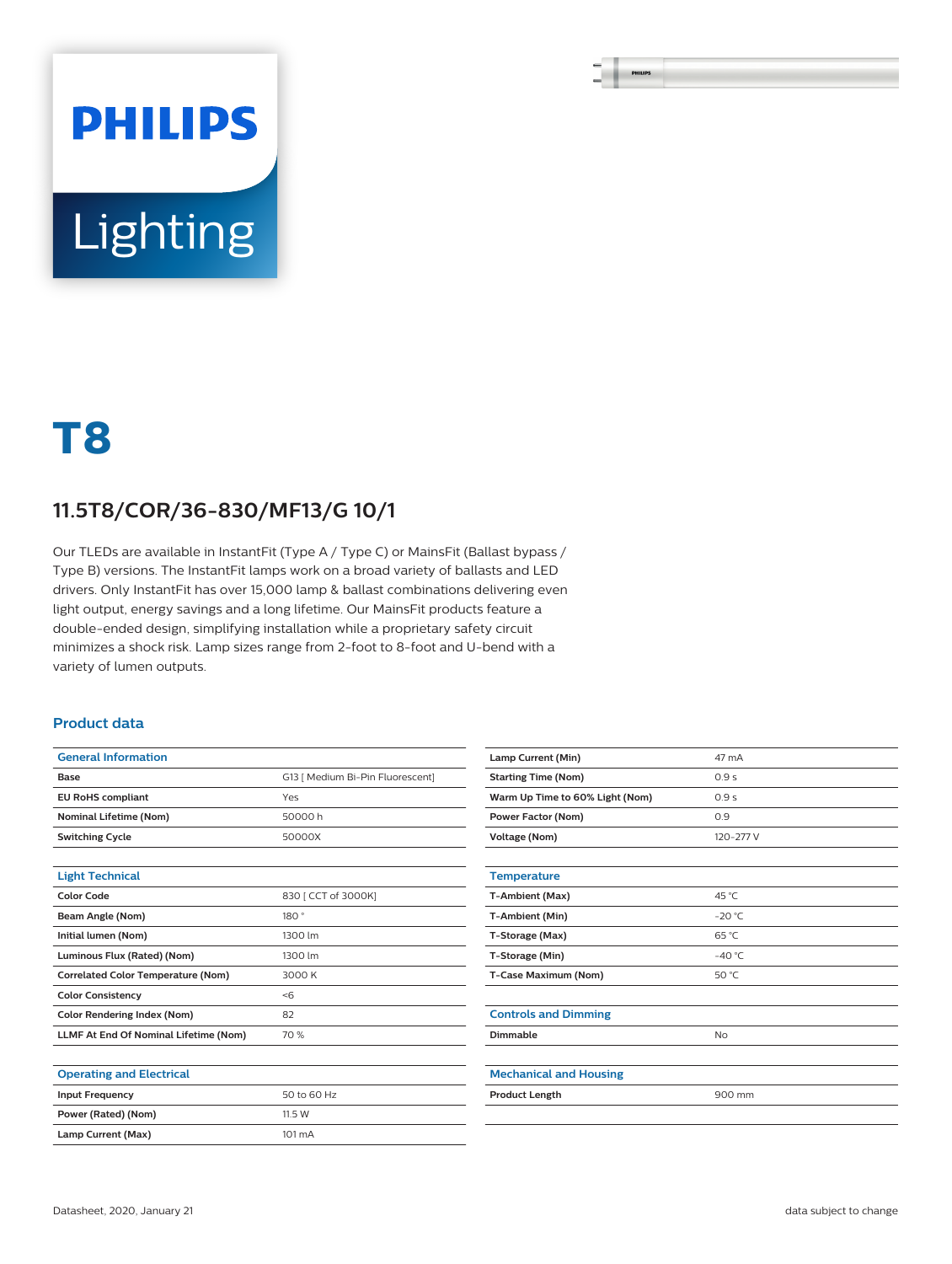| <b>Approval and Application</b>                  |                                    |  |
|--------------------------------------------------|------------------------------------|--|
| <b>Energy Saving Product</b>                     | Yes                                |  |
| <b>Approbation Marks</b>                         | UL certificate RoHS compliance DLC |  |
|                                                  | compliance                         |  |
| <b>Energy Certifications</b>                     | <b>DLC Standard</b>                |  |
| DesignLights Consortium Qualified Product List - |                                    |  |
|                                                  |                                    |  |
| <b>Product Data</b>                              |                                    |  |

**XUCDM.COPY.Product.Title** 11.5T8/COR/36-830/MF13/G 10/1

| <b>EAN/UPC - Product</b>             | 046677535490 |  |
|--------------------------------------|--------------|--|
| Order code                           | 535492       |  |
| <b>Numerator - Quantity Per Pack</b> |              |  |
| Numerator - Packs per outer box      | 10           |  |
| Material Nr. (12NC)                  | 929001934204 |  |
| Net Weight (Piece)                   | 0.250 kg     |  |
| <b>Model Number</b>                  | 9290019342   |  |
|                                      |              |  |

#### **Dimensional drawing**



| Product                                                          |  | $\mathbf{A}$ |  |
|------------------------------------------------------------------|--|--------------|--|
| 11.5T8/COR/36-830/MF13/G 10/1 25.9 mm 894.3 mm 900.5 mm 908.8 mm |  |              |  |

#### **TLED MF CorePro 3ft 1300lm 3000K**

#### **Photometric data**



Intensity (%)-Intensity (%) 80 60 40 20  $0\frac{1}{200}$ 200 300 400 500 600 700 800 [nm] **11-5W G13**

#### **11-5W G13 830 3000K**

100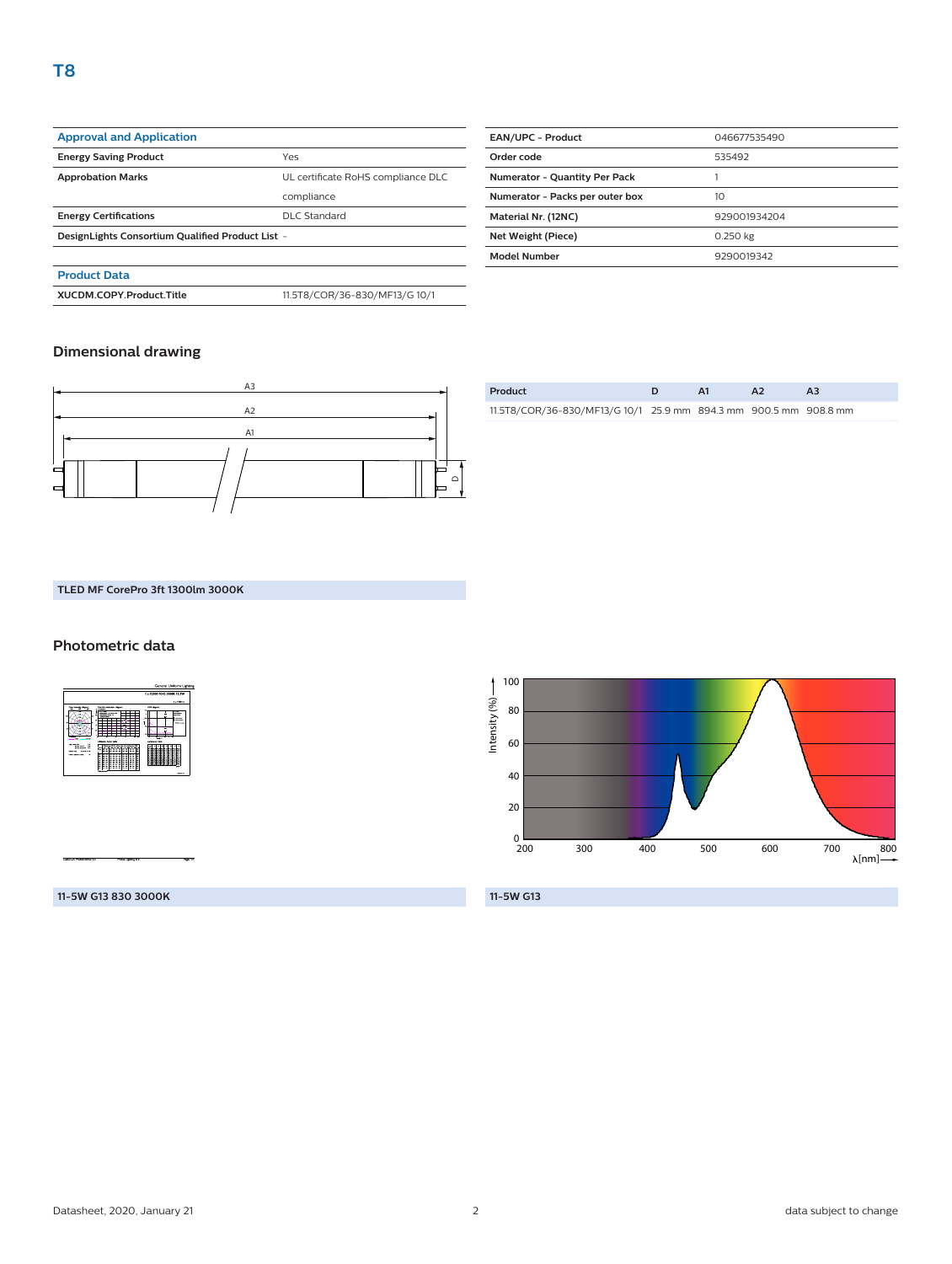#### **Photometric data**



#### **11.5W G13 840**

#### **Lifetime**



**T8**